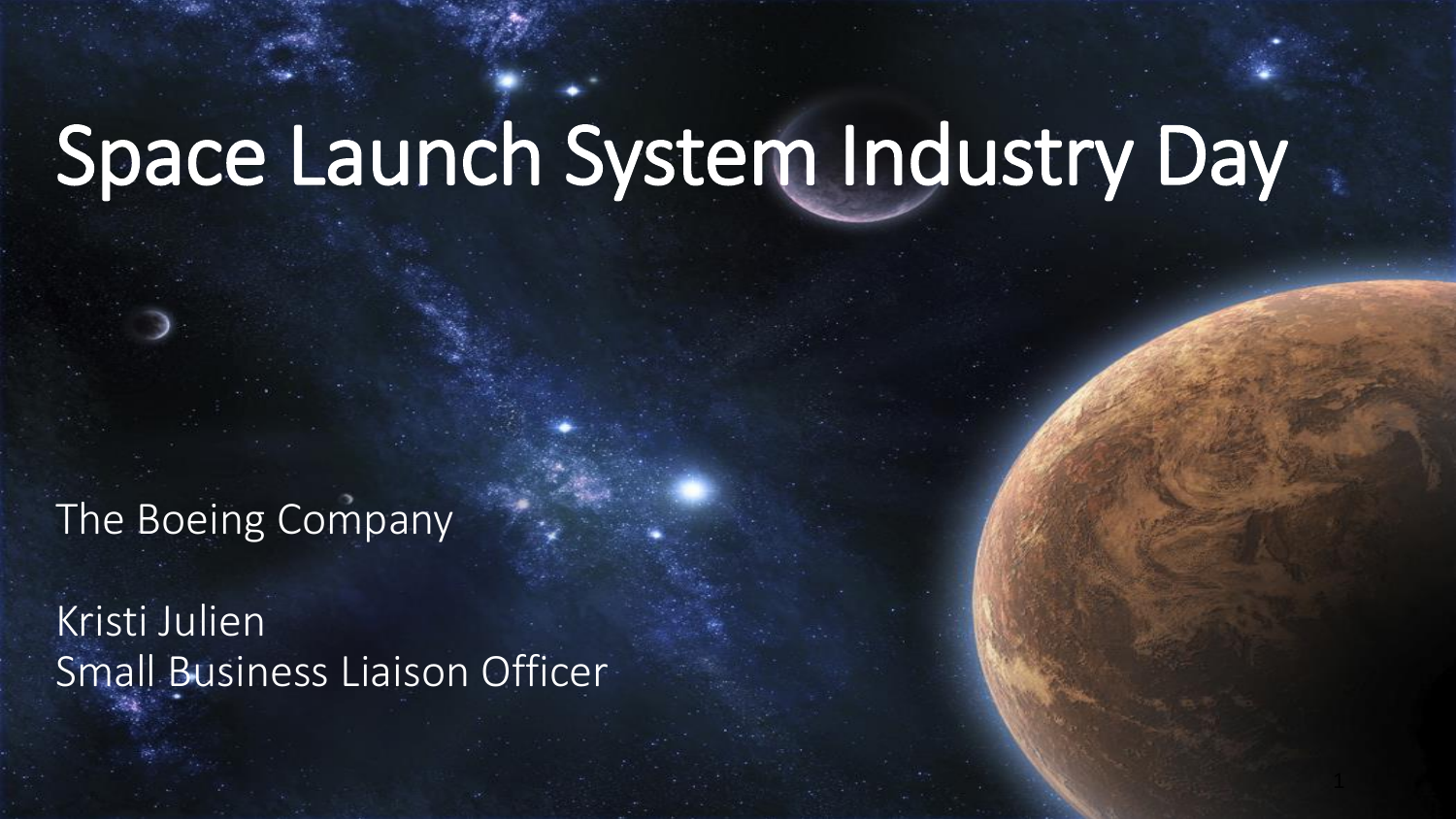## Boeing Overview





Financing solutions focused on customer requirements



World's largest manufacturer of military aircraft and satellites and major service provider to NASA

Large-scale systems integration, networking technology and solutions provider



space and commercial

customers



Connect and protect people globally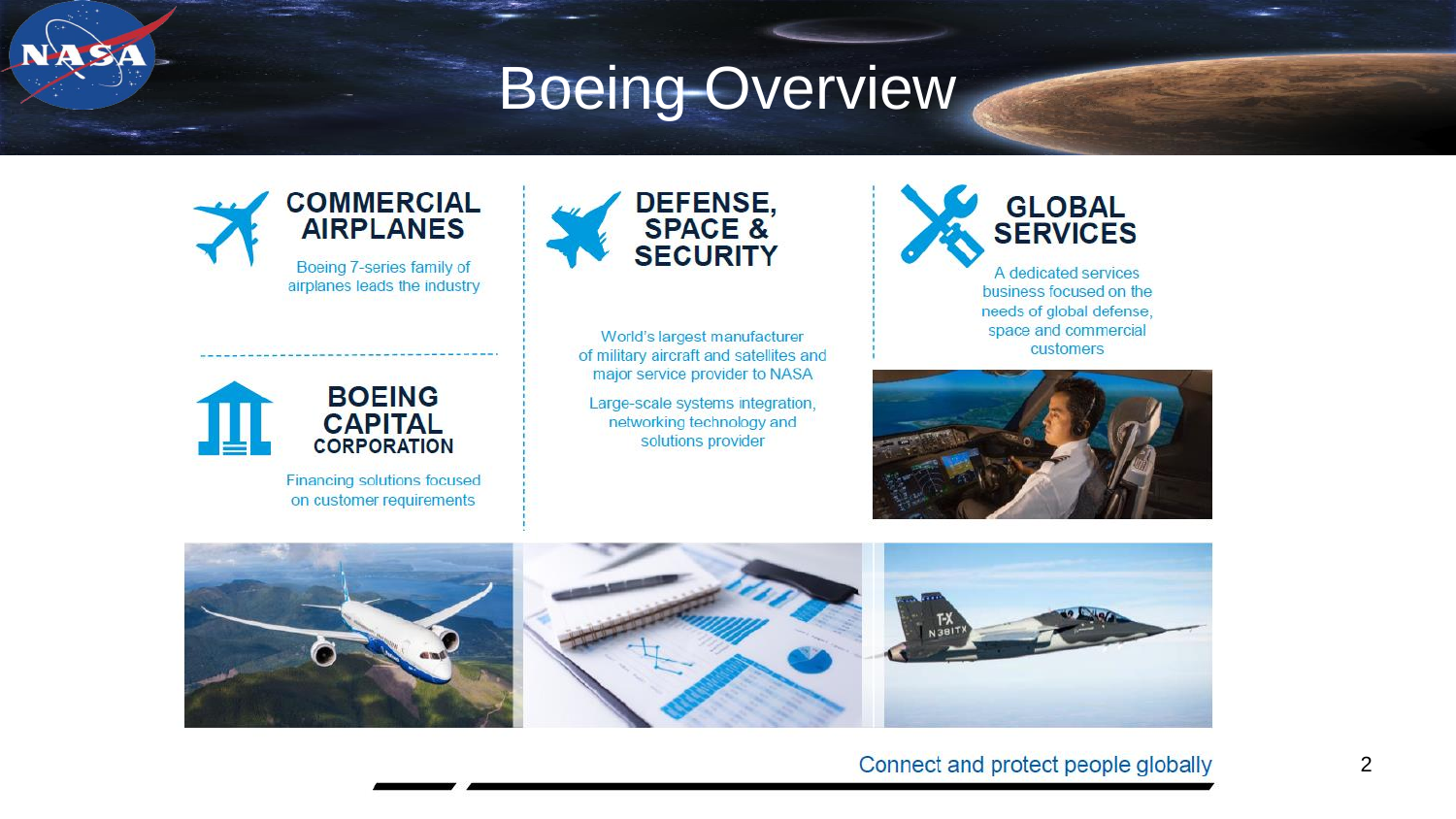

# Boeing Human Space Flight Heritage



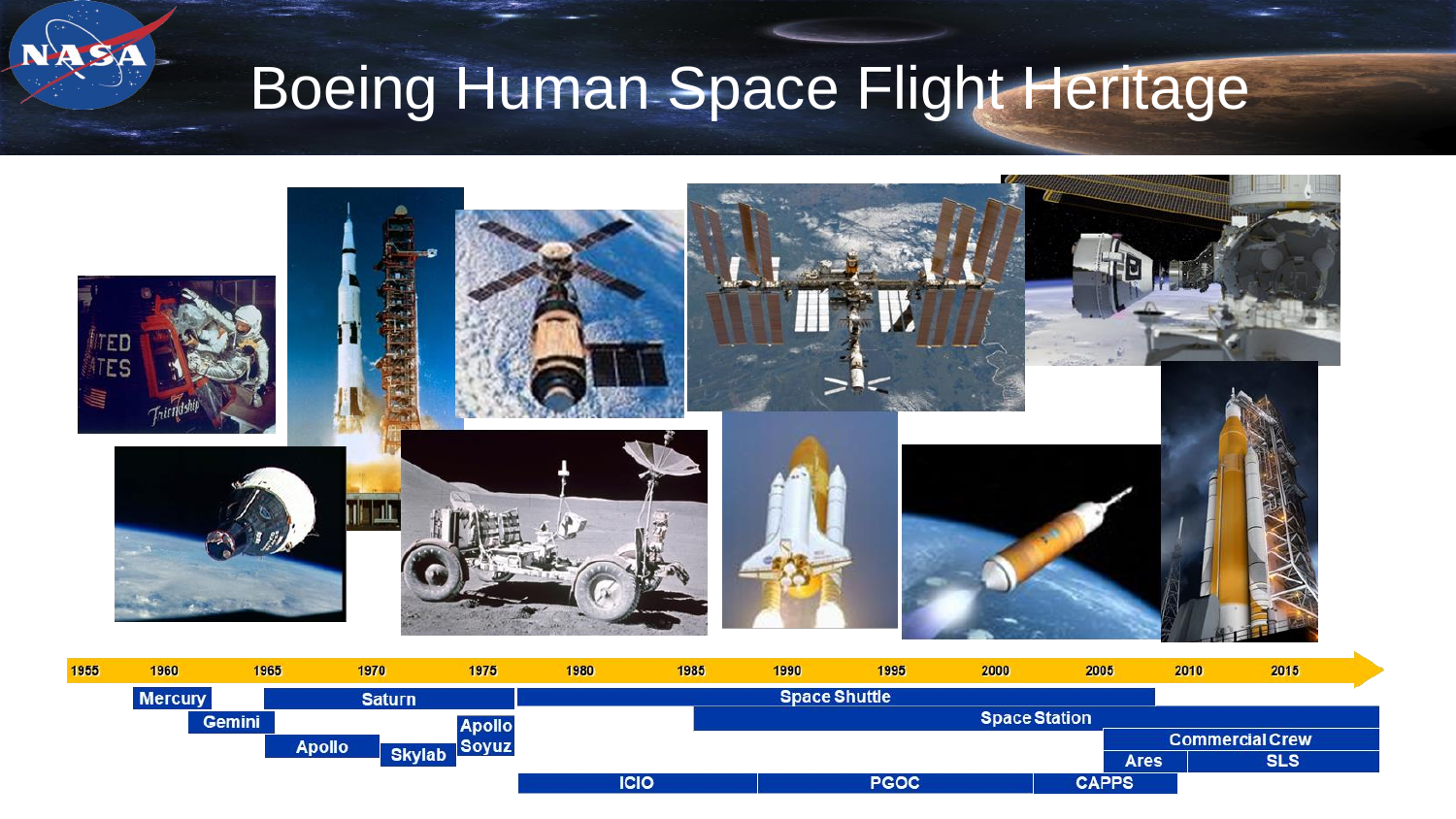## Space Launch System Contracts

#### **SLS Stages Contract**

- ▶ Customer: NASA Marshall Space Flight Center (MSFC)
- Period of Performance: December 2011 December 2021
- Core Stage Scope: Non-recurring engineering + Structural Test Article + 2 Stages
- Exploration Upper Stage Scope: Non-recurring engineering + Structural Test Article + 1 Stage

#### **Interim Cryogenic Propulsion Stage (ICPS) Contract**

- Customer: NASA Marshall Space Flight Center (MSFC)
- Period of Performance: October 2012 March 2018
- ▶ ICPS Scope: Interim SLS upper stage solution for One Firm Launch plus One Optional Launch
- ▶ Solution: Acquire and modify Delta IV Cryogenic Second Stages (DCSS)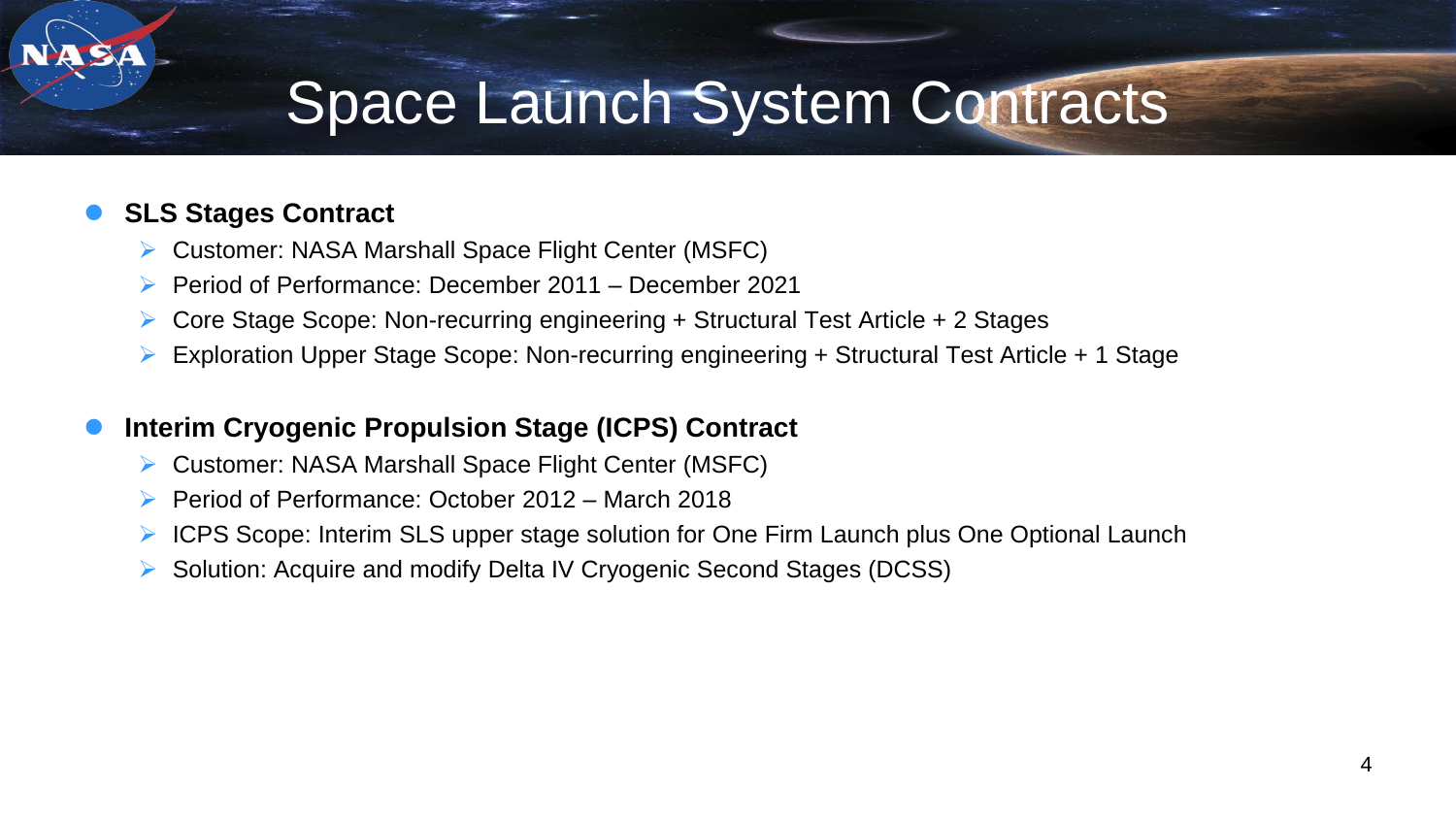# Progress Highlights

- Major flight hardware welding for Exploration Mission 1- first flight of SLS - is complete at the Michoud Assembly Facility (MAF). Test and integration of the hardware is underway at MAF, Marshall Space Flight Center, Stennis Space Center, and Kennedy Space Center.
- The interim cryogenic propulsion stage (ICPS) flight hardware is at Cape Canaveral Air Force Station, ready for launch.
- The Exploration Upper Stage (EUS) in-space rocket stage design and development for later deep space missions is in work in Huntsville and New Orleans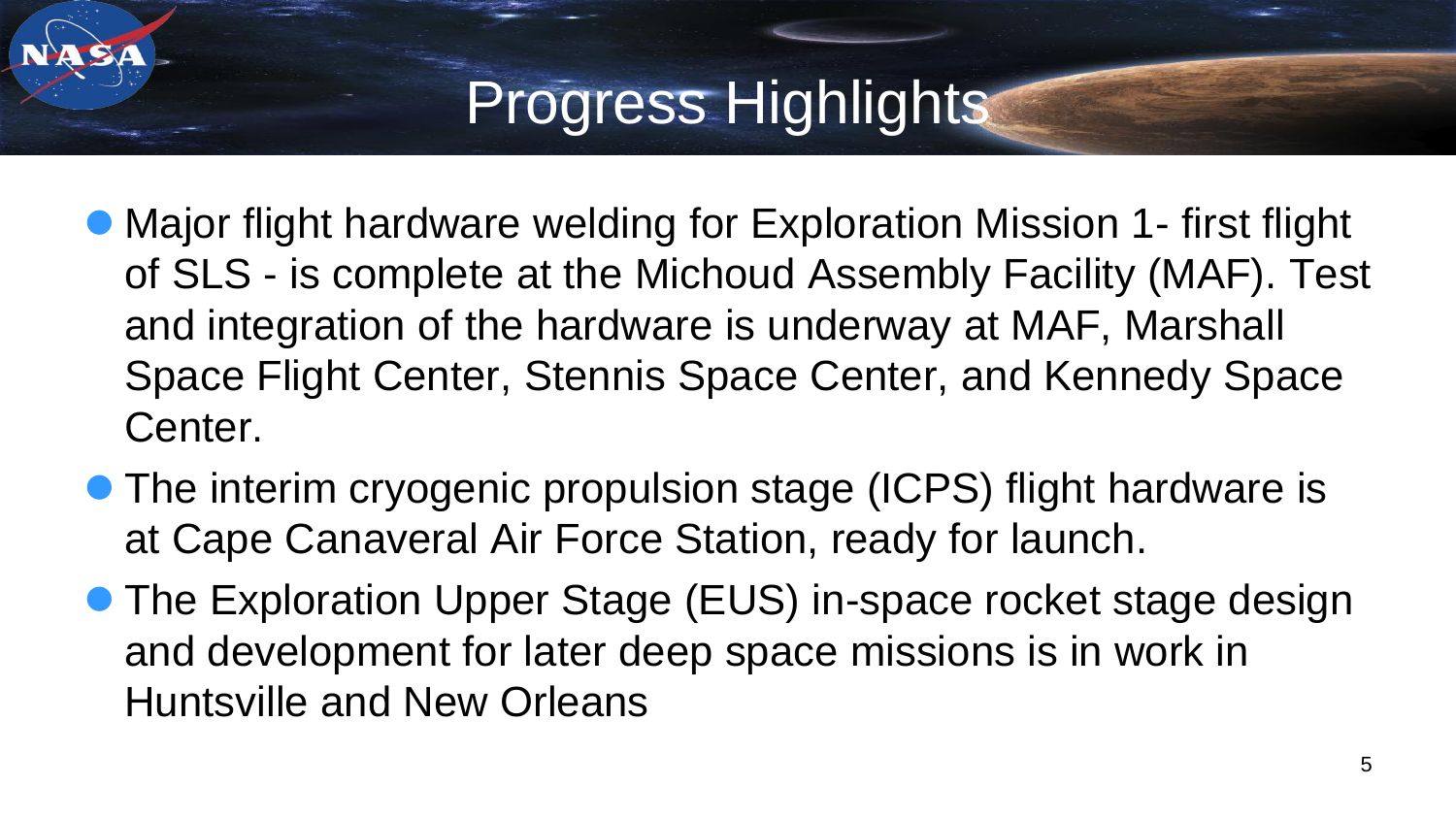# What We Buy

- What we buy:
	- ▶ Build-to-print and supplier design parts and components for human space rated applications.
		- Large and small forged and machined parts, non-metallics, avionics components, propulsion components, hydra-mechanical equipment, ground support equip, etc.
	- ▶ Services needs may also be sourced through Supplier Management.
		- Engineering service, testing, tooling maintenance and calibration, etc.
- Potential upcoming opportunities:
	- ▶ Exploration Upper Stage (EUS) parts and components ~ 4Q18
	- $\triangleright$  Exploration Missions (EM) 3 12 production block buy (prime RFP pending)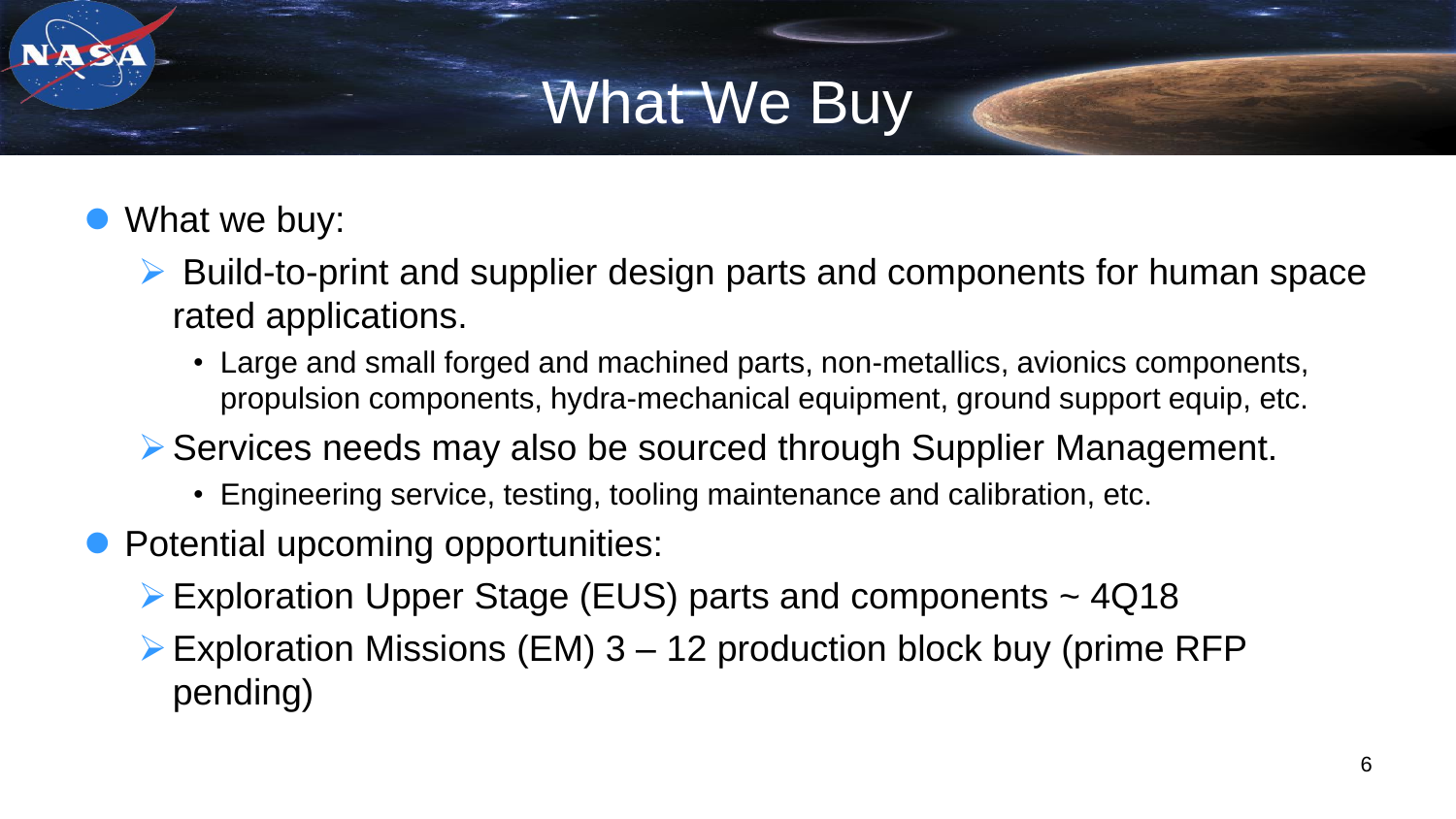Communication is key in establishing a relationship within Boeing.

- Email is the easiest form of communication with the Boeing Global Supplier Diversity Team.
- It is important to participate in outreach events to market your business and establish relationships. In 2017, Boeing's Global Supplier Diversity team supported over 125 outreach events.

Register company as complete as possible

- [http://www.boeingsuppliers.com](http://www.boeingsuppliers.com/)
- 3<sup>rd</sup> party tools
	- SupplierGATEWAY
	- Exostar (potential fees)
	- U.S. Gov't System for Award Management (SAM)
- Marathon vs sprint